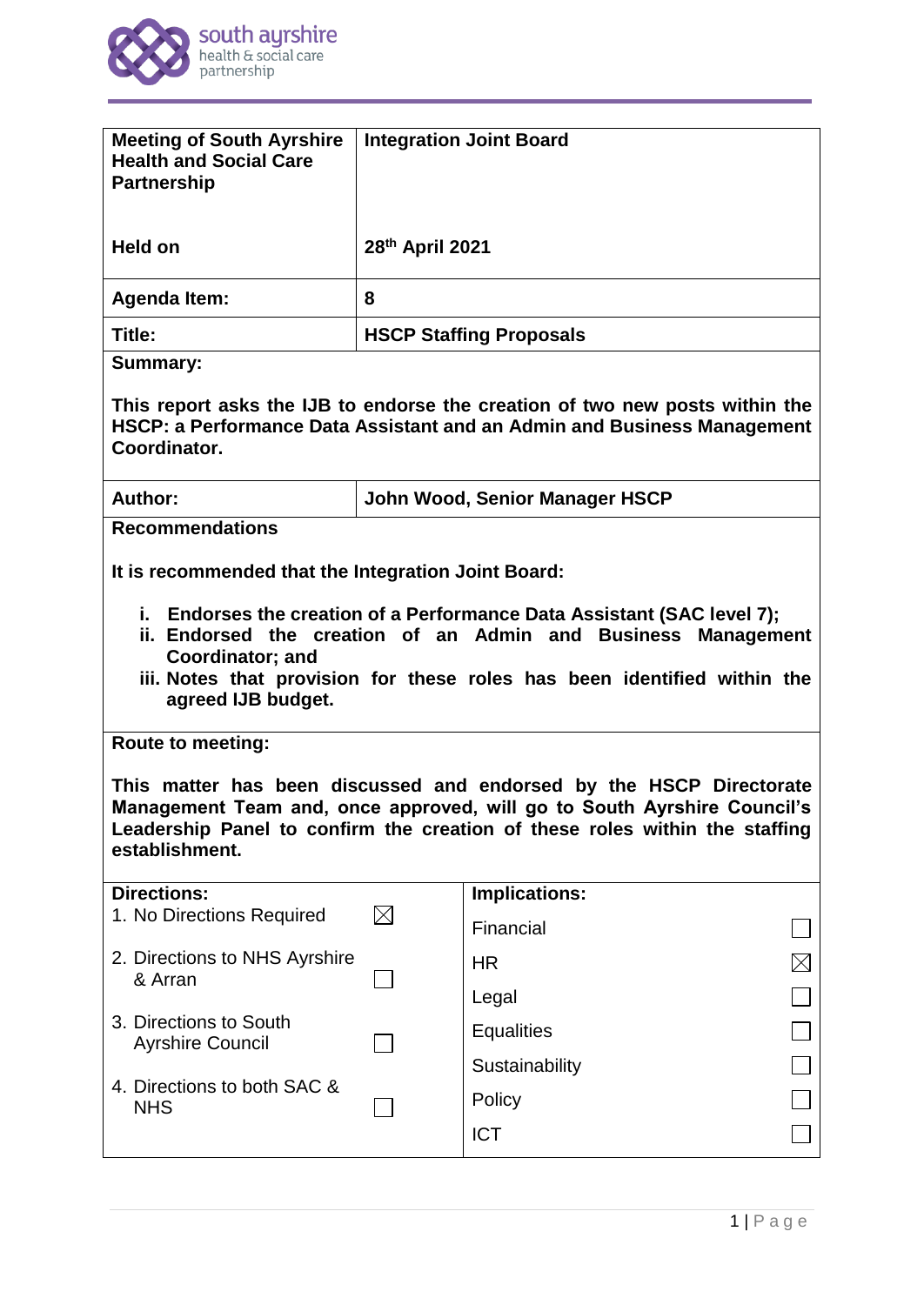

# **HSCP Staffing Proposals**

## **1. PURPOSE OF REPORT**

1.1 This report asks the IJB to endorse the creation of two new posts within the HSCP: a Performance Data Assistant and an Admin and Business Management Coordinator.

## **2. RECOMMENDATION**

- **2.1 It is recommended that the Integration Joint Board:**
	- **i. Endorses the creation of a Performance Data Assistant (SAC level 7);**
	- **ii. Endorsed the creation of an Admin and Business Management Coordinator; and**
	- **iii. Notes that provision for these roles has been identified within the agreed IJB budget.**

### **3. BACKGROUND INFORMATION**

- 3.1 In March 2021, the Integration Joint Board (IJB) agreed its budget for 2021/22 as well as a new Strategic Plan. The budget included allocation for two new posts to be created – both of which have been trailed with IJB members and have the endorsement of the HSCP's Directorate Management Team.
- 3.2 The first post is a **Performance Data Assistan**t which will lead on regular performance reporting the HSCP is obliged to undertake. With the current staffing establishment, the HSCP can only fulfil its minimum reporting requirements and the pressure on this resource has been identified as a significant business risk to the HSCP. The creation of this role will bring important additional capacity and will, importantly, support the HSCP to improve its performance culture, freeing up staff time for vital strategic reporting and analysis that will ultimately have an impact on the 'front line' and on outcomes for the people we support e.g. by playing a key role in driving down delayed discharges and other delays within the system.
- 3.3 There is also a significant business risk within the HSCP at the moment associated with the fact there is only one officer who produces key data sets (including delayed discharges). This officer sits at level 10 and so bringing in a level 7 assistant will provide important backup, succession planning and allow the level 10 officer to spend more time on analytical work.
- 3.4 The second post, an **Admin and Business Support Coordinator**, will fill a key gap in the current structure and drive progress in improving systems and processes within the HSCP. The role will fill the gap left by a previously deleted 'Admin Coordinator', bringing further responsibility and playing a much-needed role within the structure alongside a similar NHS side post.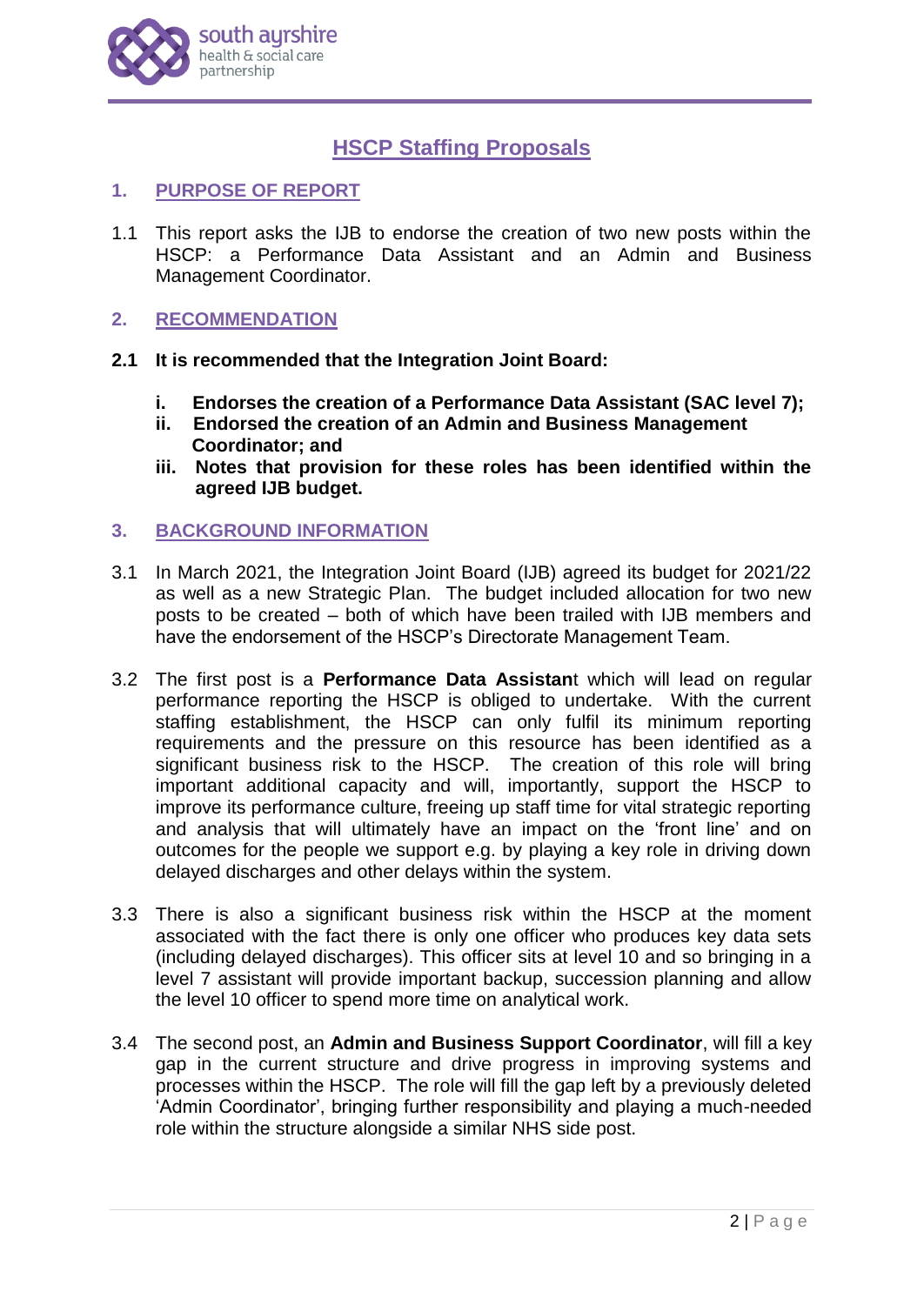

- 3.5 The post of Admin Co-ordinator was previously left vacant for over 18months however this is no longer tenable given the broad range of pressures on admin services (including adapting admin services to a post-covid working environment, large change programmes underway and delivering the outcome of the admin review). The role will also take on responsibility for continued implementation of Carefirst, play a lead role in other system changes such as CM2000 and will lead work to improve policies, procedures and governance across the HSCP.
- 3.6 The role will manage four admin Team Leaders (Children and Families, Community Health and Care, Justice and Directorate Support). Members may wish to note the HSCP admin review has now recommenced and this post will play a key role in delivering efficiencies within HSCP admin.
- 3.7 Permanent funding has been identified and agreed within the IJB budget.

### **4. REPORT**

- 4.1 It is proposed that the IJB agrees to the creation of the following two posts with the council's staffing structure (within the Health and Social Care Directorate) to support the work of the HSCP:
- 4.1.1Performance Data Assistant to undertake the following duties (reporting to the Planning and Performance Coordinator):
- To support the provision of data and information to support the delivery of high quality, effective services across the partnership in support of the HSCP Strategic Plan.
- In particular, to produce regular, clear reports on key performance indicators for the HSCP such as Delayed Discharge.
- To monitor and manage systems to support performance management, policy development and service improvement.
- To support the implementation, monitoring and review related strategies for the provision of quality affordable services to meet need across the partnership.
- To liaise with statutory bodies, voluntary agencies, key agencies and multidisciplinary groups etc. who are developing services for the HSCP partnership as required.
- 4.2 Admin and Business Support Coordinator to undertake the following duties (reporting to the Senior Manager, Planning & Performance):
- Manage all relevant aspects of administration support including to lead, develop and deliver a comprehensive administration management system for the Health and Social Care Partnership.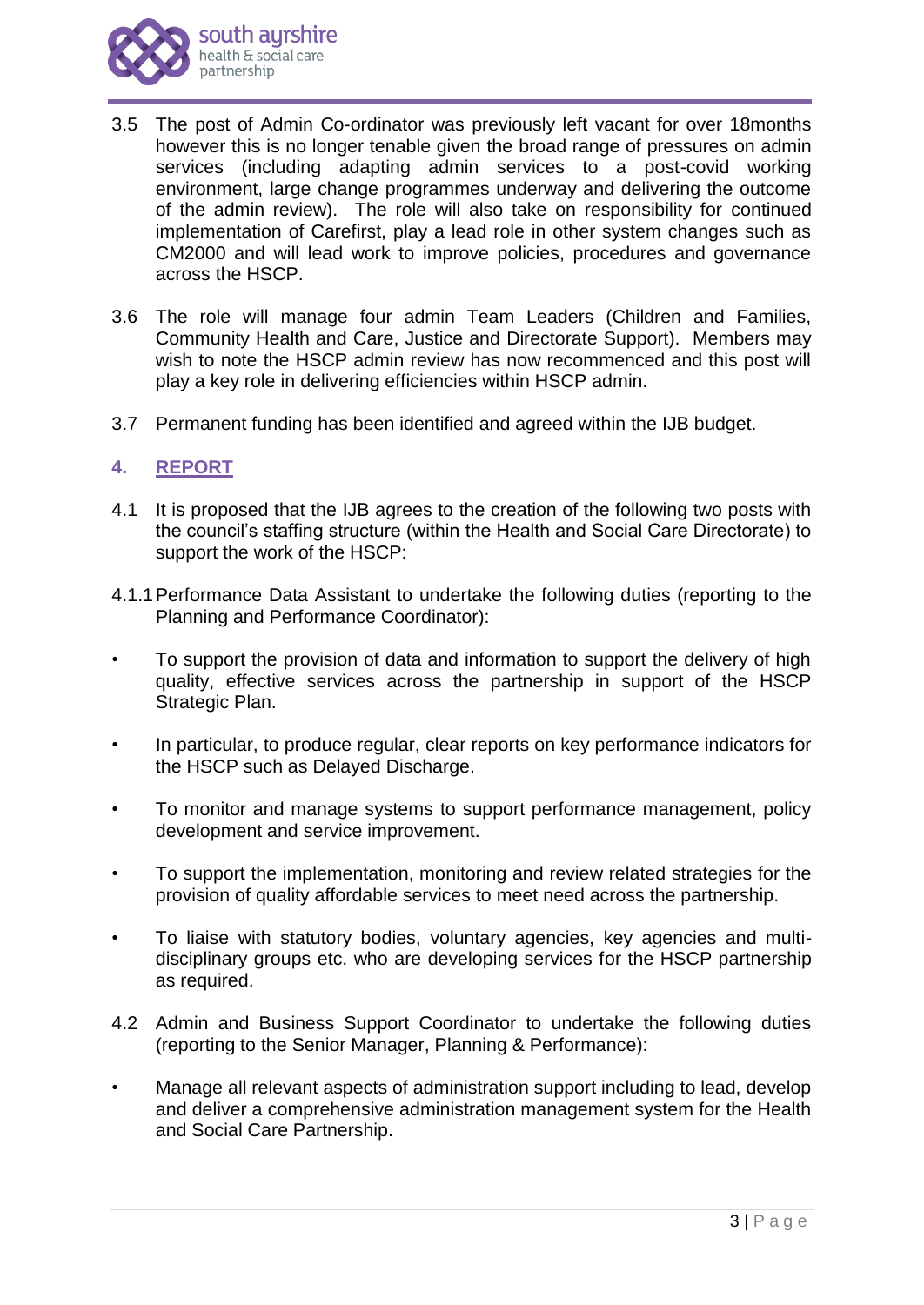

- To provide leadership and management to the current admin structures (council) within the HSCP i.e. Children and Families, Community Health and Care, Justice and Directorate Support.
- Ensure compliance with relevant legislation, performance standards, council policies/procedures and corporate governance in line with organisational values.
- To take on delegated responsibility for the service budget in relation to the Business Support function including employees, support contracts and supplies and services. (£1.05m per annum of staffing budget)
- To improve and maintain relevant policies, procedures and governance systems across the HSCP.
- Manage other corporate administrative functions including the financial management, processing of payroll management and absence reporting.
- To support the improvement / implementation of new systems within the HSCP e.g. Care First.
- 4.3 IJB members should note that once agreed by the IJB, a paper will be submitted to the South Ayrshire Leadership Panel to alter the staffing establishment accordingly.

### **5. STRATEGIC CONTEXT**

5.1 These posts will make a significant contribution to the Business Support and Planning and Performance functions of the HSCP and will enable the HSCP to more effectively deliver on its strategic objectives, in particular our objective to be an 'ambitious and effective partnership'.

# **6. IMPLICATIONS**

### **6.1 Financial Implications**

6.1.1These permanent staffing changes have been fully costed and are included within the agreed budget for 2021-22.

| <b>Funding Source</b>           | Creation of an Admin and Business Manager post (grade 13): part<br>funded ICF £33k, and £30k funding approved in budget. |
|---------------------------------|--------------------------------------------------------------------------------------------------------------------------|
| <b>Funding Amount</b>           | £63k                                                                                                                     |
| <b>Financial Year</b><br>Impact | $2021/22$ onwards                                                                                                        |